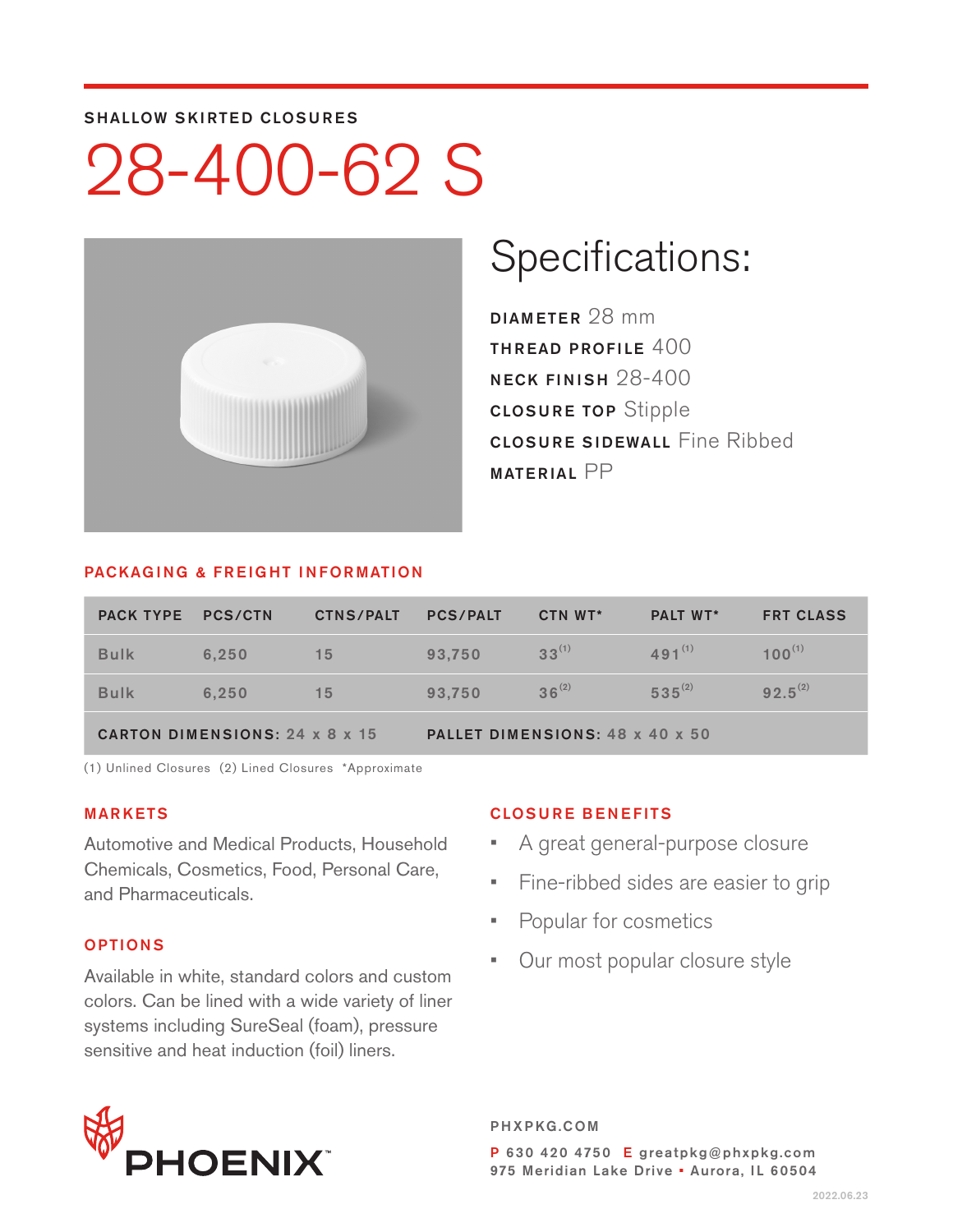#### SHALLOW SKIRTED CLOSURES

## 28-400-62 S



| NOTES: (UNLESS OTHERWISE SPECIFIED)<br>1. ALL DIMENSIONS ARE IN INCHES.<br>2. SEE CHART FOR DIMENSIONAL TOLERANCE. |        |                                                                    | 2   10.11.10 Added Seal Ring Ledge Transition |                                             |            |
|--------------------------------------------------------------------------------------------------------------------|--------|--------------------------------------------------------------------|-----------------------------------------------|---------------------------------------------|------------|
|                                                                                                                    |        | DATE                                                               | <b>DESCRIPTION</b>                            |                                             |            |
| THIS OR FACSIMILE THEREOF IS THE EXCLUSIVE PROPERTY OF                                                             |        | $/6$ TURNS 1-1/8<br>$ $ PITCH/TPI 167<br>MAT'L<br><b>TOLERANCE</b> |                                               | PP                                          |            |
| PHOENIX AND MAY NOT BE REPRODUCED WITHOUT THE<br>EXPRESSED WRITTEN CONSENT OF PHOENIX. SOME OR ALL OF              | $\vee$ | ±0.1                                                               | <b>DRAWN</b>                                  | DATE $10.25.04$ SCALE<br>RF7<br>$2 \cdot 1$ | <b>REV</b> |
| THE ITEMS DEPICTED ON THIS DRAWING MAY BE COVERED BY                                                               | XX.    | ±0.02                                                              |                                               |                                             |            |
| <b>CURRENT PATENTS OR PATENTS APPLIED FOR BY PHOENIX.</b>                                                          |        | $XXX$ $\pm$ 0.010                                                  |                                               | $28 - 400 - 62 S 2$                         |            |



PHXPKG.COM

P 630 420 4750 E greatpkg@phxpkg.com 975 Meridian Lake Drive • Aurora, IL 60504